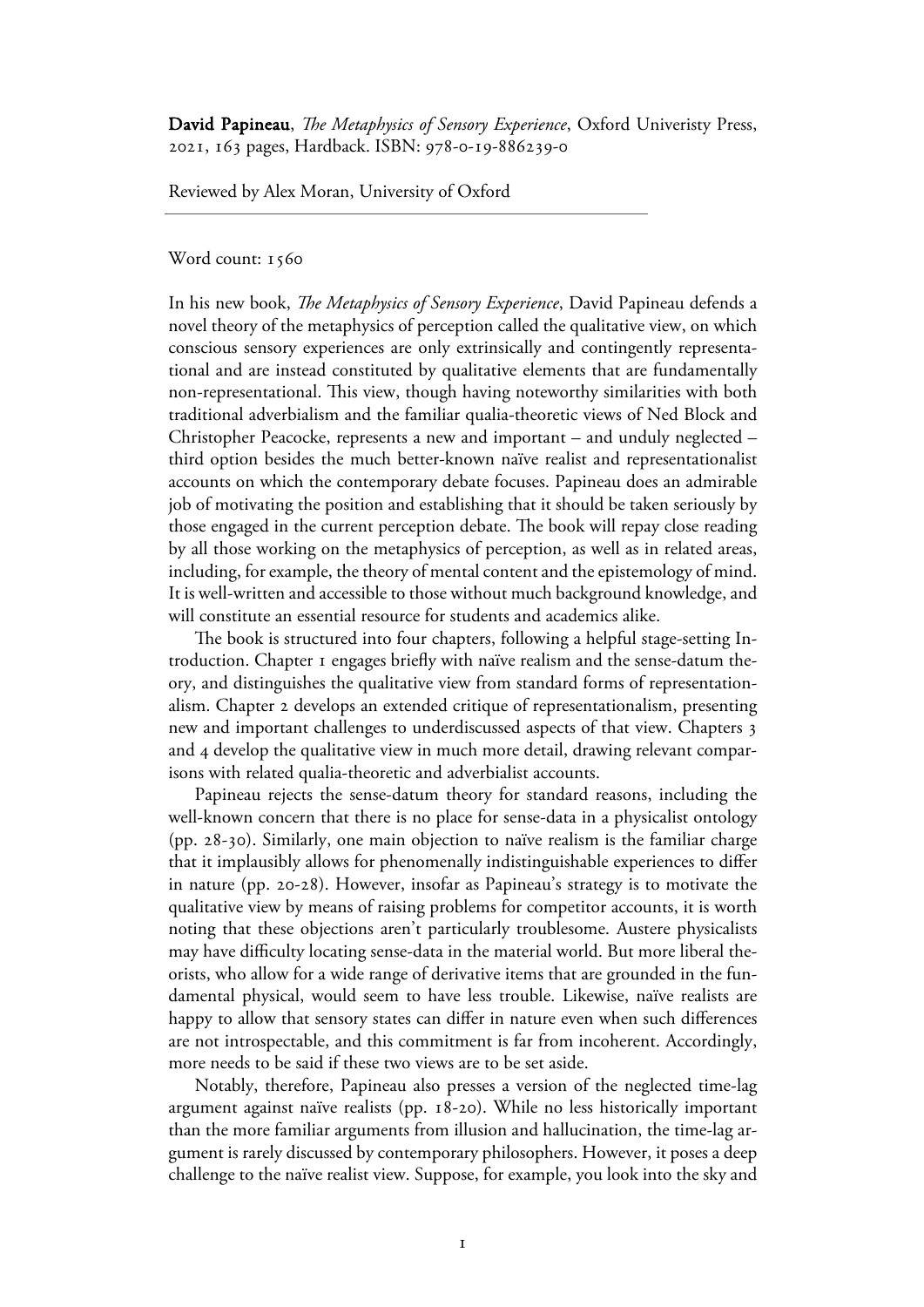see a star that died millions of years ago. For naïve realists, your experience contains the perceived star as a constituent. But how can that be, if the experience exists in the present, while the star does not? Naïve realists could perhaps treat the experience as illusory. But that appears to utterly misrepresent the situation.

 A more plausible option is to adopt a theory of time (such as eternalism) that makes it possible to claim the star is still a part of reality even having died (cf. Moran, A. 'Naïve Realism, Seeing Stars, and Perceiving the Past', *Pacific Philosophical Quarterly*, 100 (1): 202-232, 2019.) On such a view, the star is a real object located in the distant past, and thus seems eligible to partly constitute the experience after all. As Papineau points out, however, this move faces difficulties too. When you see the star, your experience is located in the present. The star, however, is located in the past. So, even given an eternalist ontology, it seems the star cannot be a constituent of the experience. There is, of course, much more to say here. What's clear however, is naïve realists have real work to do if they are to make their theory viable in light of the threat posed by the time-lag argument Papineau discusses.

The book's critique of representationalism is impressively wide-ranging, and includes a helpful critical discussion of the widely cited but inadequately theorised idea that considerations of 'transparency' help motivate representationalism (p.  $57$ ff). Papineau's main objection to representationalism, however, is that it fails to properly respect the manifestly *concrete* nature of sensory episodes. This concern, I think, is an important one, which representationalists must address. However, questions arise about the adequacy of Papineau's way of developing the worry.

 Many representationalists maintain that sensory experiences are constituted by mental relations between subjects and uninstantiated properties. As Papineau plausibly notes, however, states constituted by mental relations to uninstantiated properties seem insufficiently concrete to classify as sensory episodes. After all, uninstantiated properties are abstract items. So how could standing in a mental relation to such an item constitute an experience, with its manifestly concrete and qualitative character?

 Papineau develops the worry be distinguishing between concrete and abstract facts (pp.  $66-67$ ). Concrete facts are instantiations of properties by concrete particulars. Abstract facts are non-concrete. According to Papineau, a mental relation to an uninstantiated property is abstract, not concrete. Yet, sensory experiences are concrete. Therefore, representationalism is false (cf. p.  $68$ ).

The trouble, however, is with the second premise. Suppose I stand in mental relation R to *yellowness*. The argument claims this fact is abstract, not concrete. However, my standing in R to *yellowness* can also be represented as the fact that I instantiate the monadic relational property of *bearing R to yellowness*. But then, by definition, this must be reckoned as a concrete fact – it is the instantiation of a monadic property by a concrete particular – and can accordingly be safely identified with a sensory experience after all.

The above remarks notwithstanding, my own view is that Papineau identifies a real problem for standard representationalists here. Compared to naïve realist and sense-datum views, on which experiences consist in awareness relations to particular items that actually instantiate a range of qualitative properties, representationalism seemingly makes our sensory experiences far too abstract. The question that